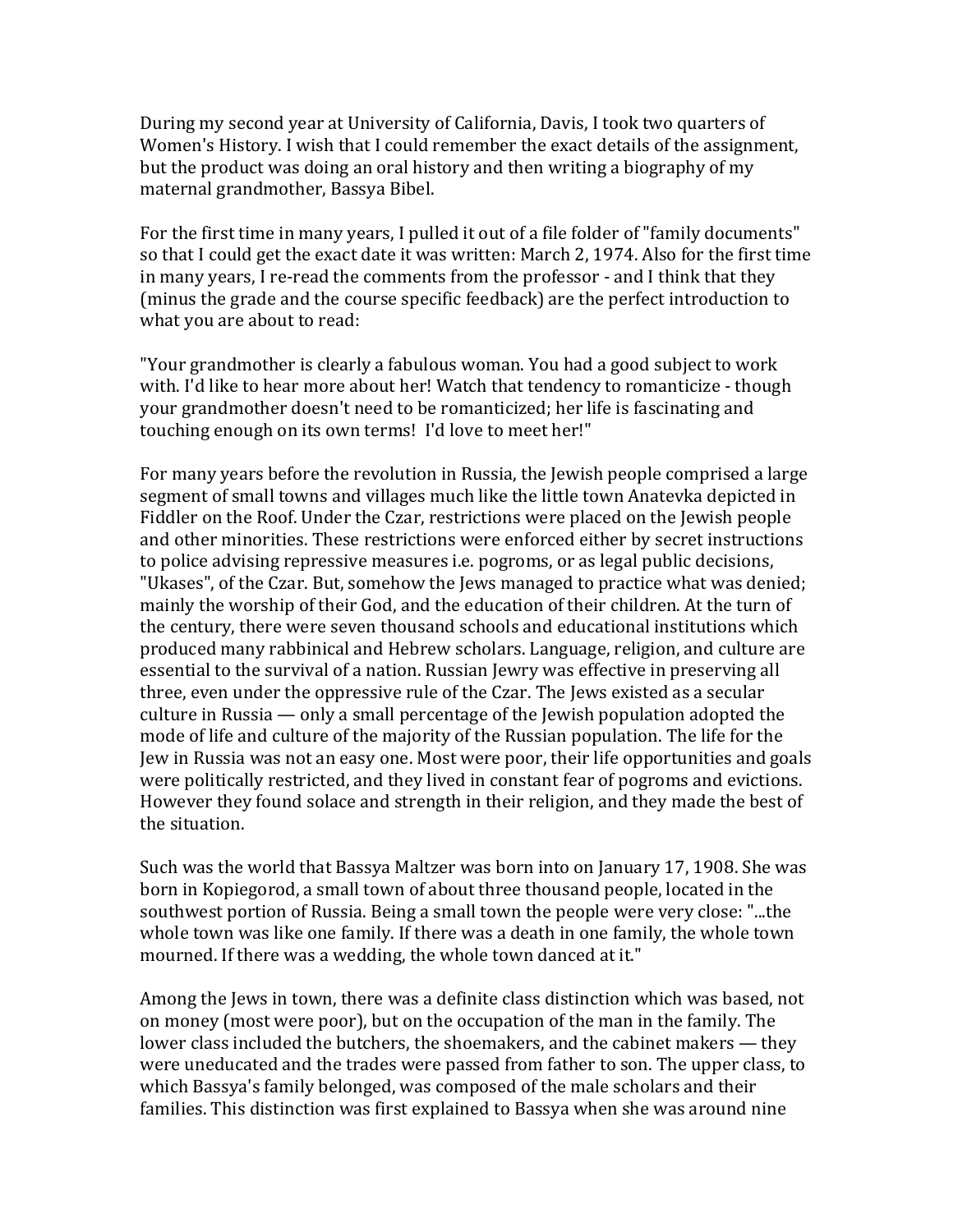years old. Her grandfather requested that she refrain from visiting Fanya, the butcher's daughter: "When you go into her house, the language they use in that house is not the language we use in ours. They are butchers! We Maltzers are the society  $-$  not in money, but in dignity."

Bassya's grandfather was a very religious man, and a respected scholar  $-$  the town's people turned to him for spiritual, practical and financial assistance. He was president of the synagogue. By the age of nineteen, her father BenZion was a rabbi at the synagogue. However, being an idealist, he gave up his rabbinical position after one year, for he saw the hypocrisy of the people who came to the synagogue, and, instead of praying, gossiped among each other about business and personal problems. He then wanted to be a doctor, but being a Jew, this was impossible. So he studied and became a Certified Public Accountant for a sugar factory. He traveled all over Russia opening sugar refineries. However, he always remained an idealist and a scholar.

Scholars spent the day in philosophical discussions which brought in little money. That left the wife of a scholar to take care of the family economically. Bassya recalls that her grandmother "got up every day at  $4:30$  in the morning, baked her bread, washed the clothes, ironed, prepared breakfast. At 7:30 she was in her little grocery shop that she managed until 6:00 pm. It was remarkable. My grandmother never complained of all her hard work. She accepted it as a matter of fact. She was a woman and this was a woman's job."

Life was easier for Bassya's mother. Her husband was not only a scholar but also had a paying job. Bassya's mother did not have to work, she even had a maid. But she had no education and could not read. Her mother filled her time with socializing: "She loved to dress beautiful, and she had a beautiful figure and she wanted to display it. She had parties with men and women, who used to compliment her. This was her world; this was her joy."

As a child, Bassya was presented with two different roles: that of the knowledgeable, philosophical scholar who spent his life in lively debate, and that of the working or non-working wife who was oblivious to the world that existed outside of her four walls. As a child Bassya chose to model herself after the men in her family. She sat and listened to their discussions and tried to imitate these scholars. This was the life she wanted for herself.

When Bassya was eleven years old her father died of typhus. He was thirty-three years old. And when he died, her world stopped. Her mother had always been busy with her own life  $-$  it was from her father that she received love, and to her father that she bestowed love. So his absence left her very alone. She expressed this feeling in a later poem:

What a void he left for me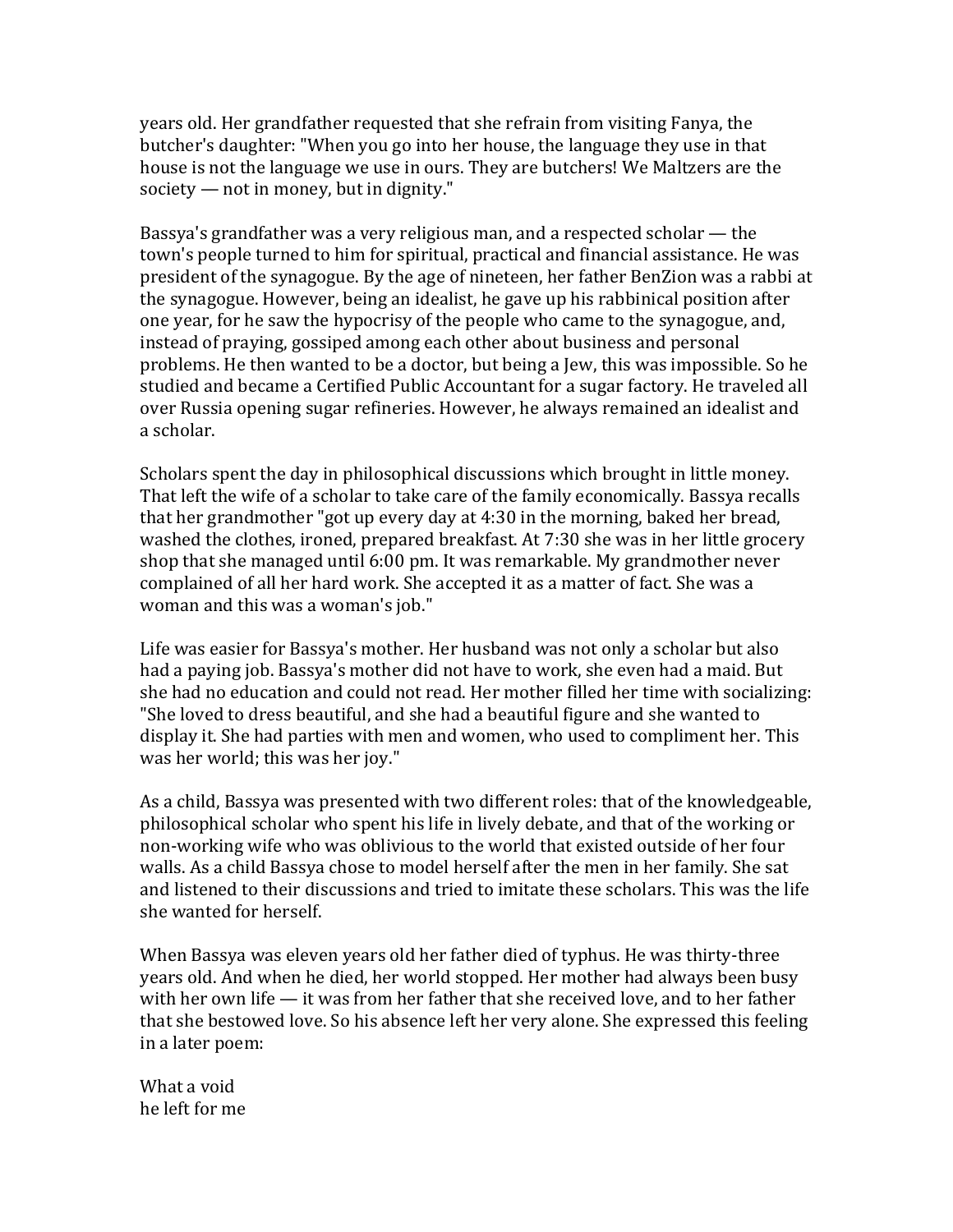When he died at thirty three. I walked around like A stranger in a cold and strange land -With no one to really care or understand.

Soon after her father's death, her father's brothers and sisters, who were living in California, sent for the family. Bassya's grandfather sold his brick house and whatever else he could part with. When they (Bassya, her three year old brother, her mother, her uncle, her grandfather, and his wife) were ready to leave, her grandfather put all the money into a scarf and put it around her waist, under her dress. And so they set off on their long journey to America.

They reached the frozen river that separated Ukraine and Bassarabia. It was during the revolution and there were soldiers guarding each side, who were ordered to shoot anyone attempting to leave Russia. Bassya and her family waited until dark and then crossed the river, fearfully. Finally they reached the other side. When they arrived, Bassya screamed, "Grandfather, I lost the belt!" She was a thin child and it had slipped off. A girl crossing the river at the same time went back and was able to retrieve the money. Bassya asked not to carry the money anymore  $-$  "the responsibility is something I cannot take." The group then climbed into the back of a wagon, hiding under the straw, and were taken to a relative's inn in Bassarabia, where they stayed for eight months awaiting their passports. After this interval, they went to Antwerp and boarded the boat for the United States.

Bassya left Russia in 1920 at the age of twelve. She had grown up placing a high respect on the life that men led, and hoped to live such a life. She had heard "dirty Jew" for many years, and had learned to live as a second class citizen. She was also leaving a revolution behind in Russia  $-$  one in which women would come out with a new status — and going to a country where women had won the vote only after many years of struggle.

The travelers arrived at Ellis Island, and all went on to San Francisco except for Bassya and her mother. They were detained at the island for six weeks  $-$  Bassya's brother had died from measles during the trip across the Atlantic. Bassya was deeply affected by the loss of her younger brother: "There was God first, my father second, and my brother third. And I had lost my father and my little brother. And I lost God." At age twelve, Bassya, who had been brought up learning the importance of religion, cursed God and denied his existence.

Bassya and her mother then traveled the eight-and-a-half day train trip to San Francisco. When they arrived, they learned that the grandfather had died. The San Francisco relatives felt cheated  $-$  they had only wanted the grandfather to come in